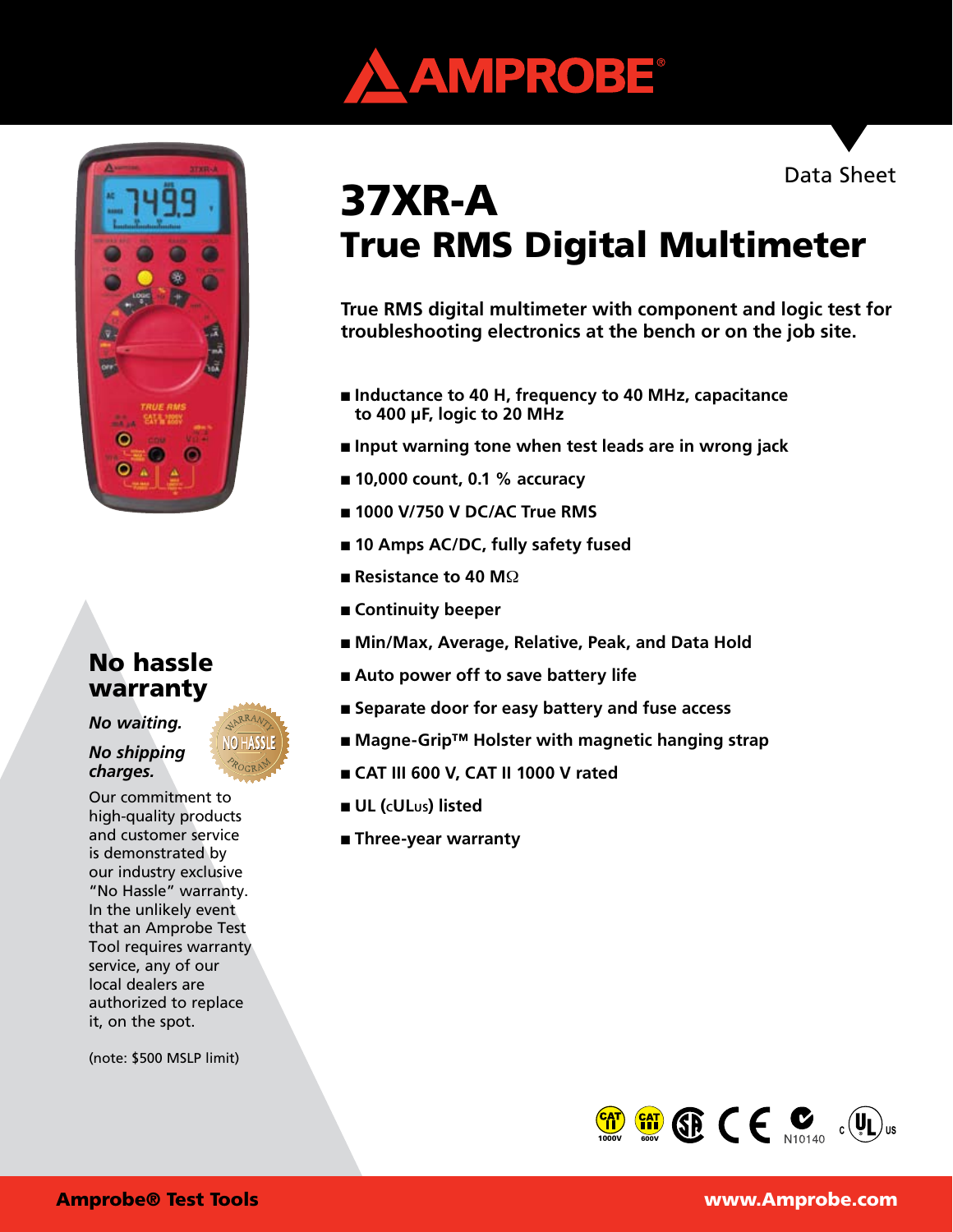

### **37XR-A Digital Multimeter**

# Data Sheet

### **General Specifications**

### **Autoranging;**

| Display:                        | 4-3/4 digit LCD, 10,000 counts with 41-segment analog bar graph                 |  |
|---------------------------------|---------------------------------------------------------------------------------|--|
| <b>Display Update Rate:</b>     | 2/sec, nominal; Power Battery: 9 V NEDA 1604, JIS 006P, IEC 6F22                |  |
| <b>Battery Life:</b>            | 150 hrs typical (alkaline) frequent use of backlight will decrease battery life |  |
| <b>Operating Temperature:</b>   | 0 °C to 45 °C at $<$ 70 % R.H.                                                  |  |
| <b>Storage Temperature:</b>     | -20 °C to 60 °C, 0 to 80 % R.H. with battery removed from meter;                |  |
| <b>Temperature Coefficient:</b> | 0.1 x (specified accuracy) per $°C$ ( 0 $°C$ to 18 $°C$ , 28 $°C$ to 45 $°C$ )  |  |
| Altitude:                       | 2000 m (6562 ft)                                                                |  |
| <b>Dimensions:</b>              | 195 x 92 x 60 mm (7.75" x 3.55" x 2.4")                                         |  |
| Weight:                         | 400 gr (1 lb) without holster, including battery                                |  |
|                                 |                                                                                 |  |

# **Specifications** (23 °C ± 5 °C, <75 % R.H. non-condensing)

| <b>Function</b>                                          | Range                                        | <b>Accuracy</b>             |  |
|----------------------------------------------------------|----------------------------------------------|-----------------------------|--|
| <b>DC Voltage</b>                                        |                                              |                             |  |
| <b>Ranges</b>                                            | 1000 mV, 10 V, 100 V, 1000 V                 | $\pm$ (0.1 % rdg + 5 dgt)   |  |
| <b>Resolution</b>                                        | 100 µV                                       |                             |  |
| AC Voltage (45 Hz to 2 kHz) True RMS                     |                                              |                             |  |
| Ranges                                                   | 1000 mV, 10 V, 100 V, 750 V                  |                             |  |
|                                                          | 750 V range: 45 to 1 kHz:                    | $\pm$ (2.0 % rdg + 10 dgts) |  |
|                                                          | All other ranges, 45 to 500 Hz:              | $\pm$ (1.2 % rdg + 10 dgts) |  |
|                                                          | All other ranges, 500 to 2 kHz:              | $\pm$ (2.0 % rdg + 10 dgts) |  |
| <b>Resolution</b>                                        | 100 µV                                       |                             |  |
| AC coupled True RMS specified from 5 % to 100 % of range |                                              |                             |  |
| <b>DC Current</b>                                        |                                              |                             |  |
| <b>Ranges</b>                                            | 100 μA, 1000 μA, 10 mA, 100 mA, 400 mA, 10 A |                             |  |
|                                                          | 100 µA range:                                | $\pm$ (0.5 % rdg + 10 dgt)  |  |
|                                                          | 1000 uA to 400 mA ranges:                    | $\pm$ (0.5 % rdg + 5 dgts)  |  |
|                                                          | 10 A range:                                  | $\pm$ (1.5 % rdg + 10 dgt)  |  |
| <b>Resolution</b>                                        | $0.01 \mu A$                                 |                             |  |
| AC Current (45 Hz to 1 kHz) True RMS                     |                                              |                             |  |
| <b>Ranges</b>                                            | 100 μA, 1000 μA, 10 mA, 100 mA, 400 mA, 10 A |                             |  |
|                                                          | 100 µA to 100 mA ranges:                     | $\pm$ (1.5 % rdg + 10 dgts) |  |
|                                                          | 400 mA range:                                | $\pm$ (2.0 % rdg + 10 dgts) |  |
|                                                          | 10 A range:                                  | $\pm$ (2.5 % rdg + 10 dgts) |  |
| <b>Resolution</b>                                        | $0.01 \mu A$                                 |                             |  |
| AC coupled True RMS specified from 5 % to 100 % of range |                                              |                             |  |
| <b>Resistance</b>                                        |                                              |                             |  |
| Ranges                                                   | 1000 Ω, 10 kΩ, 100 kΩ, 1000 kΩ, 10 MΩ, 40 MΩ |                             |  |
|                                                          | 1000 Ω to 1000 kΩ ranges:                    | $\pm$ (0.5 % rdg + 8 dgts)  |  |
|                                                          | 10 M $\Omega$ range:                         | $\pm$ (1.0 % rdg + 10 dgts) |  |
|                                                          | 40 MΩ range:                                 | $\pm$ (2.0 % rdg + 10 dgts) |  |
| Capacitance                                              |                                              |                             |  |
| <b>Ranges</b>                                            | 40 nF, 400 nF, 4 µF, 40 µF, 400 µF           |                             |  |
|                                                          | 40 nF, 400 µF ranges:                        | $\pm$ (3.0 % rdg + 10 dgts) |  |
|                                                          | 400 nF to 40 µF ranges:                      | $\pm$ (3.0 % rdg + 5 dgts)  |  |
| <b>Resolution</b>                                        | $0.01$ nF                                    |                             |  |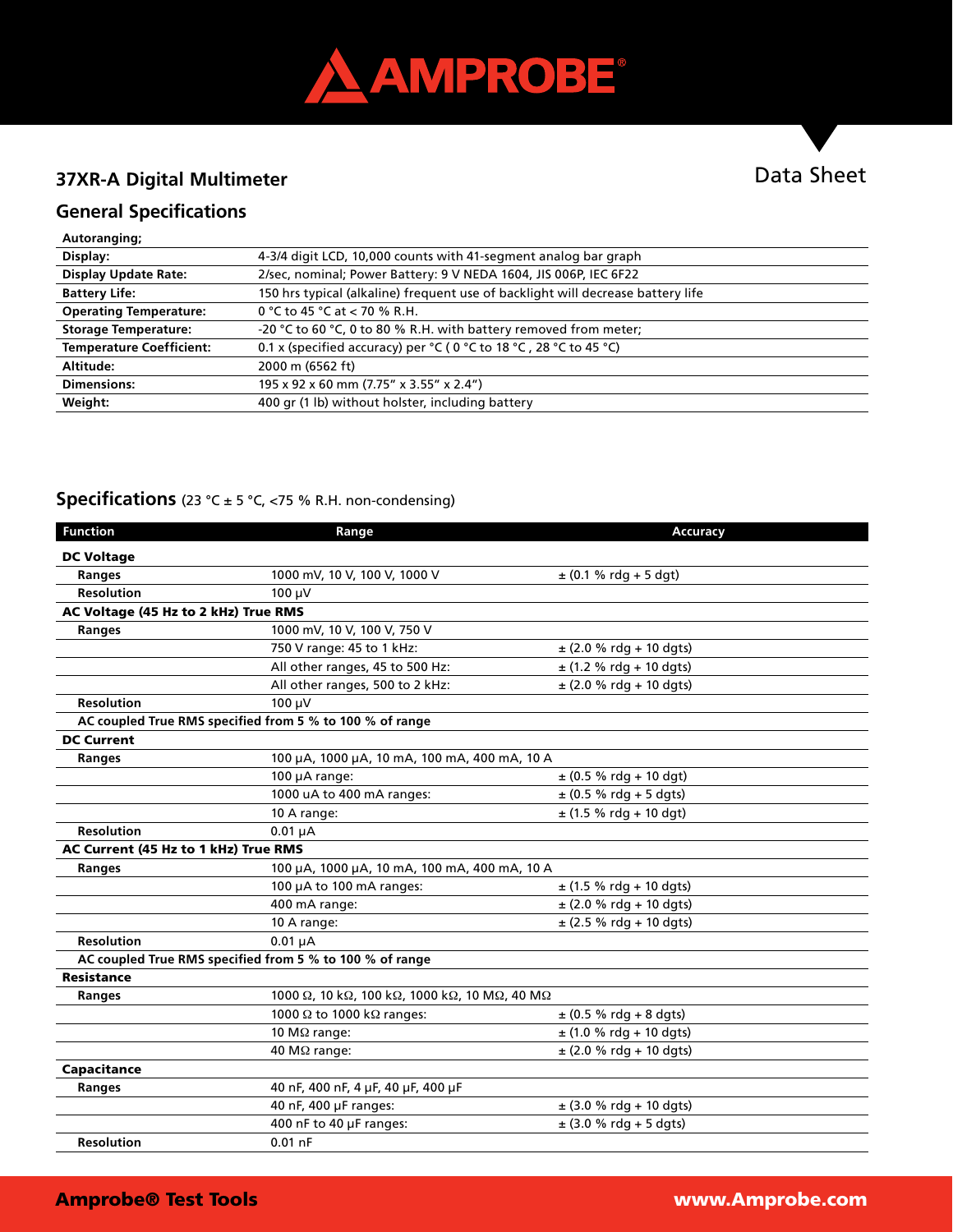

# **Specifications** (23 °C ± 5 °C, <75 % R.H. non-condensing), cont.

## Data Sheet

| <b>Function</b>            | Range                                                               | Accuracy                    |  |
|----------------------------|---------------------------------------------------------------------|-----------------------------|--|
| <b>Inductance</b>          |                                                                     |                             |  |
| Ranges                     | 4 mH, 40 mH, 400 mH, 4 H, 40 H                                      |                             |  |
|                            | For values of $Q^2$ 7:                                              | $\pm$ (5.0 % rdg + 30 dgts) |  |
| <b>Resolution</b>          | $1 \mu H$                                                           |                             |  |
| <b>Frequency</b>           |                                                                     |                             |  |
| Ranges                     | 100 Hz, 1000 Hz, 10 kHz, 100 kHz,                                   |                             |  |
|                            | 1000 kHz, 10 MHz                                                    | $\pm$ (0.1 % rdg + 5 dgts)  |  |
| <b>Resolution</b>          | $0.01$ Hz                                                           |                             |  |
| <b>Duty Cycle</b>          |                                                                     |                             |  |
| Ranges                     | 0 to 90 %                                                           |                             |  |
| Accuracy                   | 5V logic:                                                           | $\pm$ (2.0 % rdg + 20 dgts) |  |
| <b>Resolution</b>          | 0.01%                                                               |                             |  |
| <b>Frequency Range</b>     | 0 % to 10 %: 40 Hz to 990 kHz                                       |                             |  |
|                            | 10 % to 90 %: 40 Hz to 20 kHz                                       |                             |  |
| <b>Logic Test</b>          |                                                                     |                             |  |
| <b>Logic Type</b>          | TTL, CMOS                                                           |                             |  |
| <b>Thresholds</b>          | Logic 1 (Hi): TTL 2.8 V ± 0.8 V, CMOS 4 V ± 1 V                     |                             |  |
|                            | Logic 0 (Lo): TTL 0.8 V ± 0.5 V, CMOS 2 V ± 0.5 V                   |                             |  |
| <b>Frequency Response</b>  | 20 MHz                                                              |                             |  |
| dBm                        |                                                                     |                             |  |
| Ranges                     | $-13$ dBm to $+50$ dBm                                              |                             |  |
|                            | 45 Hz to 5 kHz:                                                     | $\pm$ (0.7 dB + 8 dgts)     |  |
|                            | 5 kHz to 10 kHz:                                                    | $\pm$ (2.5 dB + 8 dgts)     |  |
| <b>Resolution</b>          | $0.01$ dBm                                                          |                             |  |
| Continuity                 |                                                                     |                             |  |
| <b>Audible Indication</b>  | $< 40 \Omega$                                                       |                             |  |
| <b>Diode Test</b>          |                                                                     |                             |  |
| <b>Test Current</b>        | 1.0 mA (approximate)                                                |                             |  |
| <b>Open Circuit Volts</b>  | 3.0 V dc typical                                                    |                             |  |
| Peak                       |                                                                     |                             |  |
| <b>AC Volts Accuracy</b>   | 100 V, 750 V ranges:                                                | $\pm$ (3.0 % + 200 dgts)    |  |
|                            | 1000 mV, 10 V ranges:                                               | unspecified                 |  |
| <b>AC Current</b>          |                                                                     | $\pm$ (3.0 % + 200 dgts)    |  |
|                            | 100 µA range:                                                       | unspecified                 |  |
| <b>Overload Protection</b> |                                                                     |                             |  |
| <b>AC/DC Voltage</b>       | All ranges: 1000 V dc or 750 V ac rms                               |                             |  |
| <b>AC/DC Current</b>       | µA/mA input: F0.5 A/1000 V fast-blow ceramic (6.3 x 32 mm)          |                             |  |
|                            | 10 A input: F10 A/1000 V fast-blow ceramic (10 x 38 mm)             |                             |  |
|                            | (10 A for 4 minutes maximum followed by a 12 minute cooling period) |                             |  |